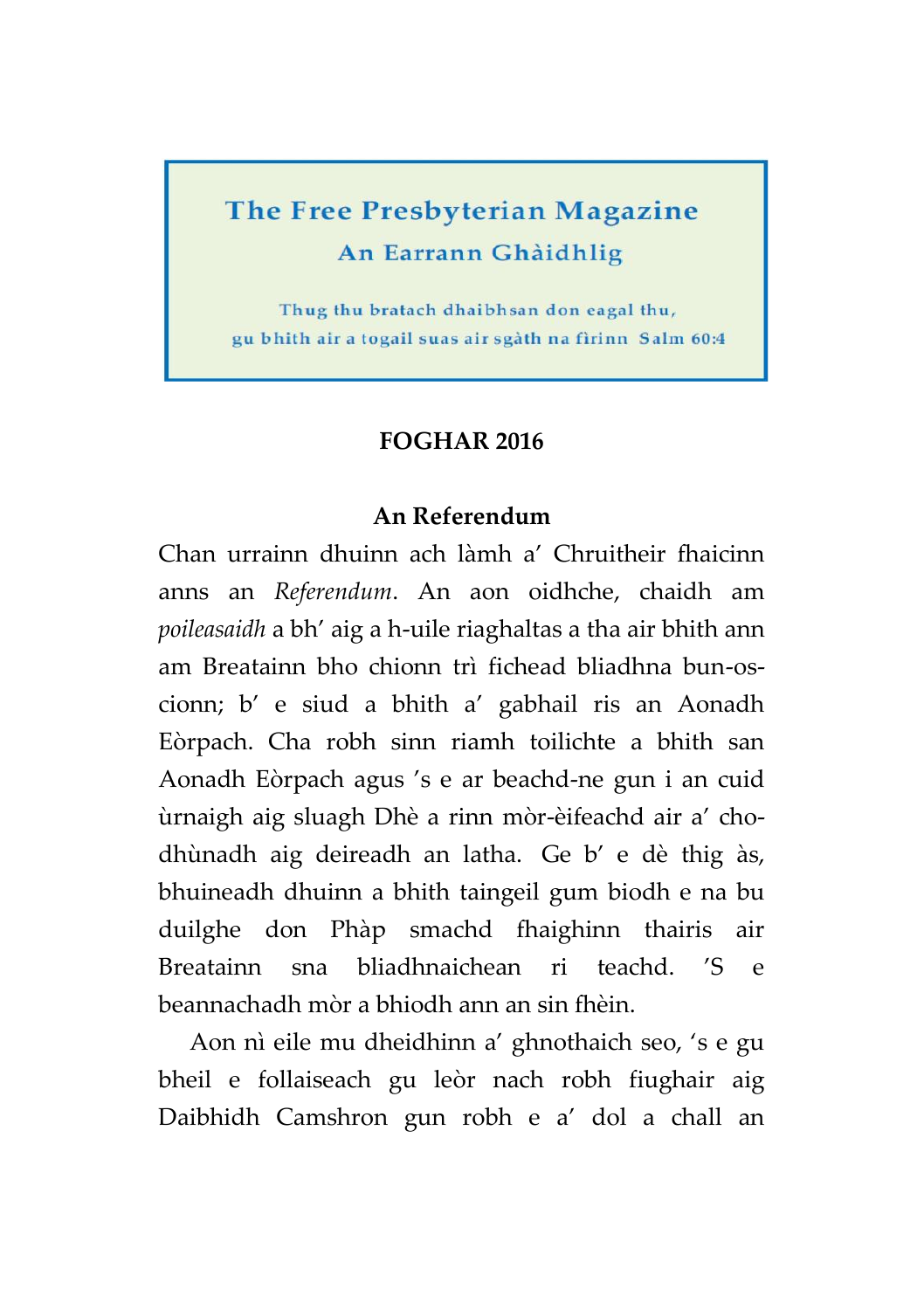*Referendum*. Gidheadh, chaill e e agus dh'fheumadh e a dhreuchd a leigeil às. Air an aon dòigh, b' fheudar do dh'Ailig Salmond an dreuchd a bh' aigesan ann an Alba fhàgail, nuair a chaill e an *Referendum* Albannach ann an 2014. Is iad an dithis a thug a-staigh an lagh-pòsaidh mìmhoralta a thàinig oirnn ann an 2014. Chuir an Tìghearna a-mach iad tre bhreitheanas a' mhòrshluaigh. Ach mura faigh iad aithreachas airson a' pheacaidh mhòir a rinn iad, thig iad fo bhreitheanas fada nas uabhasaiche fhathast còmhla ris a' chòrr a bheir spèis don pheacadh ghràineil a tha 'n siud.

#### **Glòir Chrann-Ceusaidh Chrìosd**

*Leis an Urr. Iain MacLabhrainn (1693-1754) Ach nar leigeadh Dia gun dèanainn-sa uaill ach ann an crannceusaidh ar Tighearna Ìosa Crìosd, tre a bheil an saoghal air a cheusadh dhòmhsa, agus mise don t-saoghal" (Galatianaich 6:14).*

Air don t-searmon seo a bhith air a bhonntachadh air a' chiad phàirt den rann – "Nar leigeadh Dia gun dèanainn-sa uaill ach ann an crann-ceusaidh ar Tighearna Ìosa Crìosd" – is e an teagasg a tha gu sònraichte air fhilleadh ann, gu bheil crann-ceusaidh Chrìosd na adhbhar uaill do pheacaich thar gach uile nì. Seadh, gur h-e, air mhodh àraidh, an t-aon nì a-mhàin anns am bu chòir dhuinn uaill a dhèanamh; oir tha an tiomlan de dh'irioslachadh Chrìosd, agus gu sònraichte a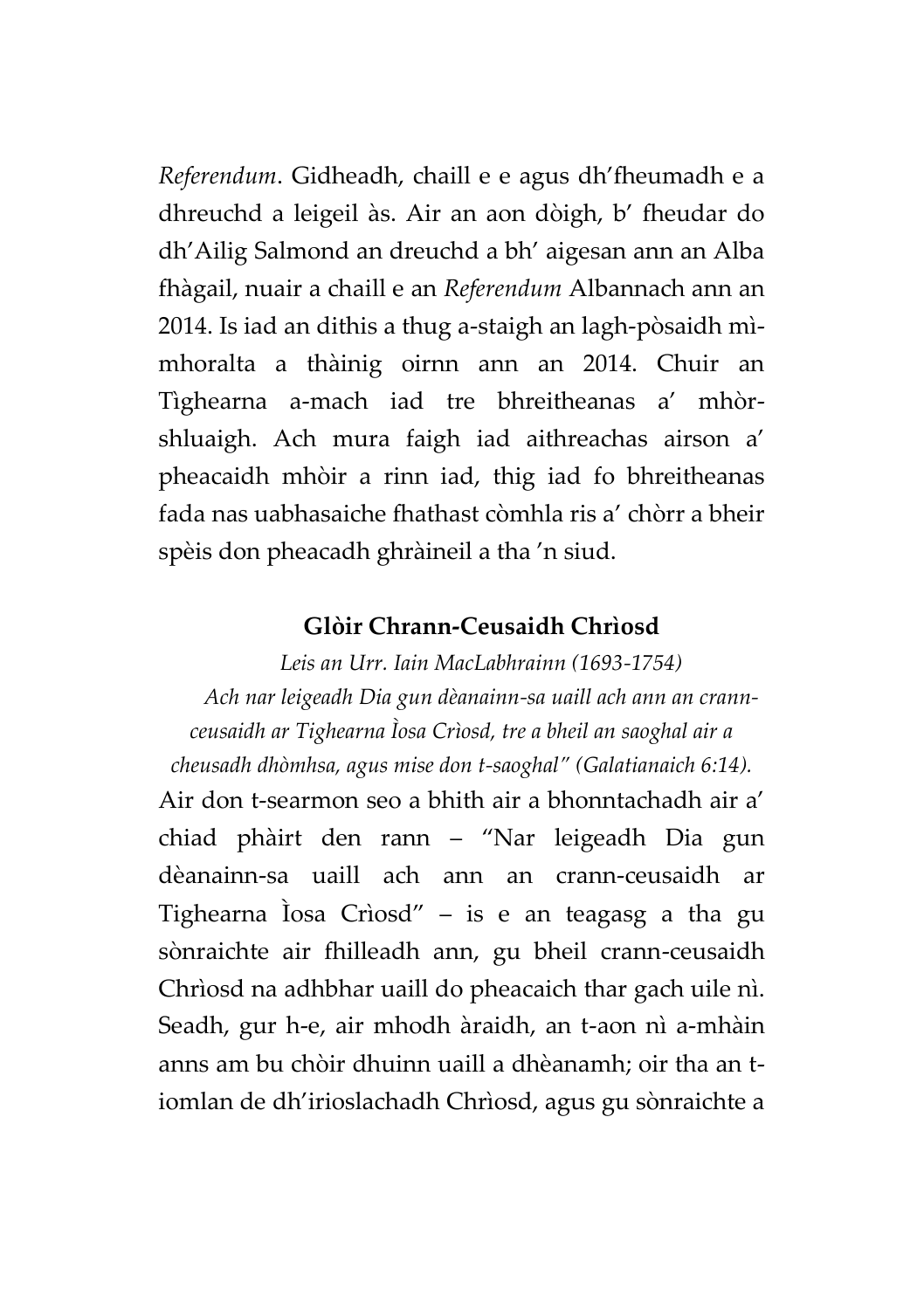bhàs airson pheacach, na chuspair dam buin a leithid de ghlòir gun choimeas, 's gur cubhaidh dhuinn na beachdan as àirde agus as urramaiche altram da thaobh.

Tha sinn a' dèanamh uaill ann an cuspair a tha a' gabhail a-staigh an dà nì seo; anns a' chiad àite, àrdmheas a bhith againn air, agus san dara h-àite, dàimh no gnothach-eigin a bhith againn ris. Cha dèan sinn uaill anns na nithibh ri bheil gnothach againn mur eil meas againn orra. Ach is e gnothach gach Crìosdaidh aideachail ann an seagh-eigin, agus uaill a dhèanamh à crann-ceusaidh Chrìosd a thaobh an dàimh ris on leth amuigh leis a' cho-cheangal-bhaistidh, agus do bhrìgh gu bheil toraidhean beannaichte a' chroinn-cheusaidh air an taisbeanadh gu soilleir, agus air an tairgse gu saor dhaibh. Gidheadh, is ann dhaibhsan a-mhàin, a ghabh gu treibhdhireach ris an tairgse, dan comas gu fìrinneach uaill a dhèanamh anns a' chuspair seo.

Ach, gidheadh, tha an nì seo - a tha dhaibh siud na shochair - na dhleasdanas do na h-uile. Bu choir gum biodh na h-uile air an earalachadh gu uaill a dhèanamh anns a' chuspair seo, gun cuireadh iad mòr-mheas air, air sgàth òirdheirceis mar tha e ann fèin, gun suidhicheadh iad an cridheachan air tre chreideamh do bhrìgh gu bheil e an tairgse; gun taisbeanadh iad am meas air le bhith ag iarraidh còir ann, agus air dhaibh meas iomchaidh a chur air agus còir fhaotainn ann, gun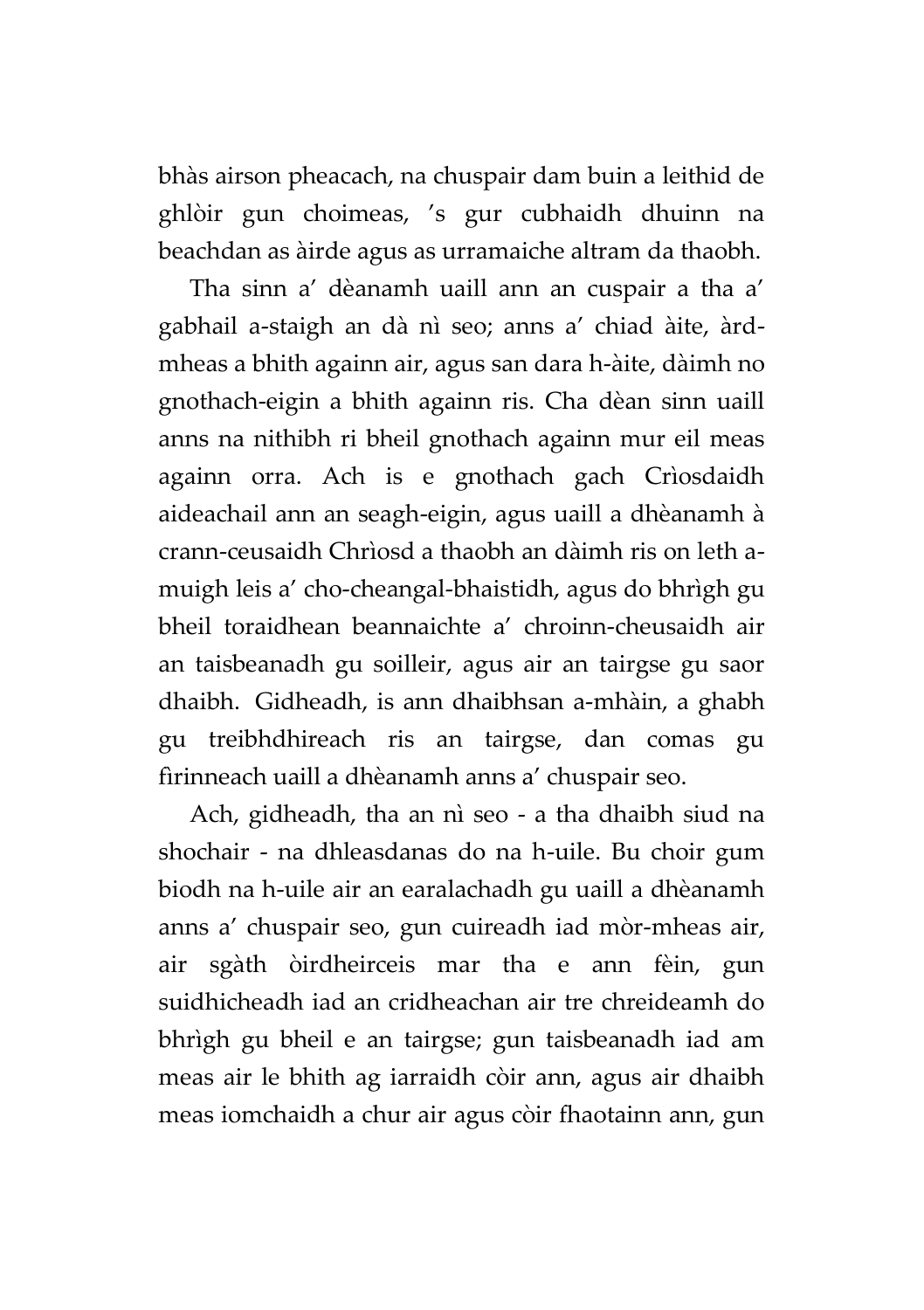dèanadh iad dìcheall gu bhith a' dèanamh buanghàirdeachas ann.

Ach is ann le beachdachadh air glòir a' chuspair seo as fheàrr a thuigear nàdar a' ghàirdeachais a tha acasan a fhuair còir ann. Bha na fàidhean o shean, leis an robh teachd Chrìosd air ro-innse, air an lìonadh le aoibhneas aig meud an t-seallaidh shoilleir a fhuair iad air a ghlòir. Tha am Mesiah air fhoillseachadh chan ann a-mhàin san Tiomnadh Nuadh ach mar ceudna san t-Seann Tiomnadh mar an neach as comharraichte agus as urramaiche bha riamh air an talamh. Tha iad a' labhairt Uime mar Uachdaran glòrmhor, mar Phrionnsa, mar Righ, mar Ghaisgeach buadhmhor, a bhàrr air ainmeannan mòralach agus àrd-urramach eile, a' nochdadh gum biodh 'uachdaranachd farsaing agus buan-mhaireannach agus gum biodh an talamh uile air a lìonadh le 'ghlòir.

Ach bha a dhìblidheachd cho math ri 'mhòrachd air a ro-innse leis na fàidhean. Bha iad ag innse gum biodh e da-rìribh na Rìgh glòrmhor ach air a dhìmeas agus air a chur air cùl le daoine. Agus a dh'aoindheoin gach àrddhòchas a bh' aig an t-saoghal da thaobh, gun rachadh E tron t-saoghal fo thàir is fo dhìmeas, gun sùim idir dheth ach ann an rathad a bhith a' buntainn ris gu droch-mhuinneach.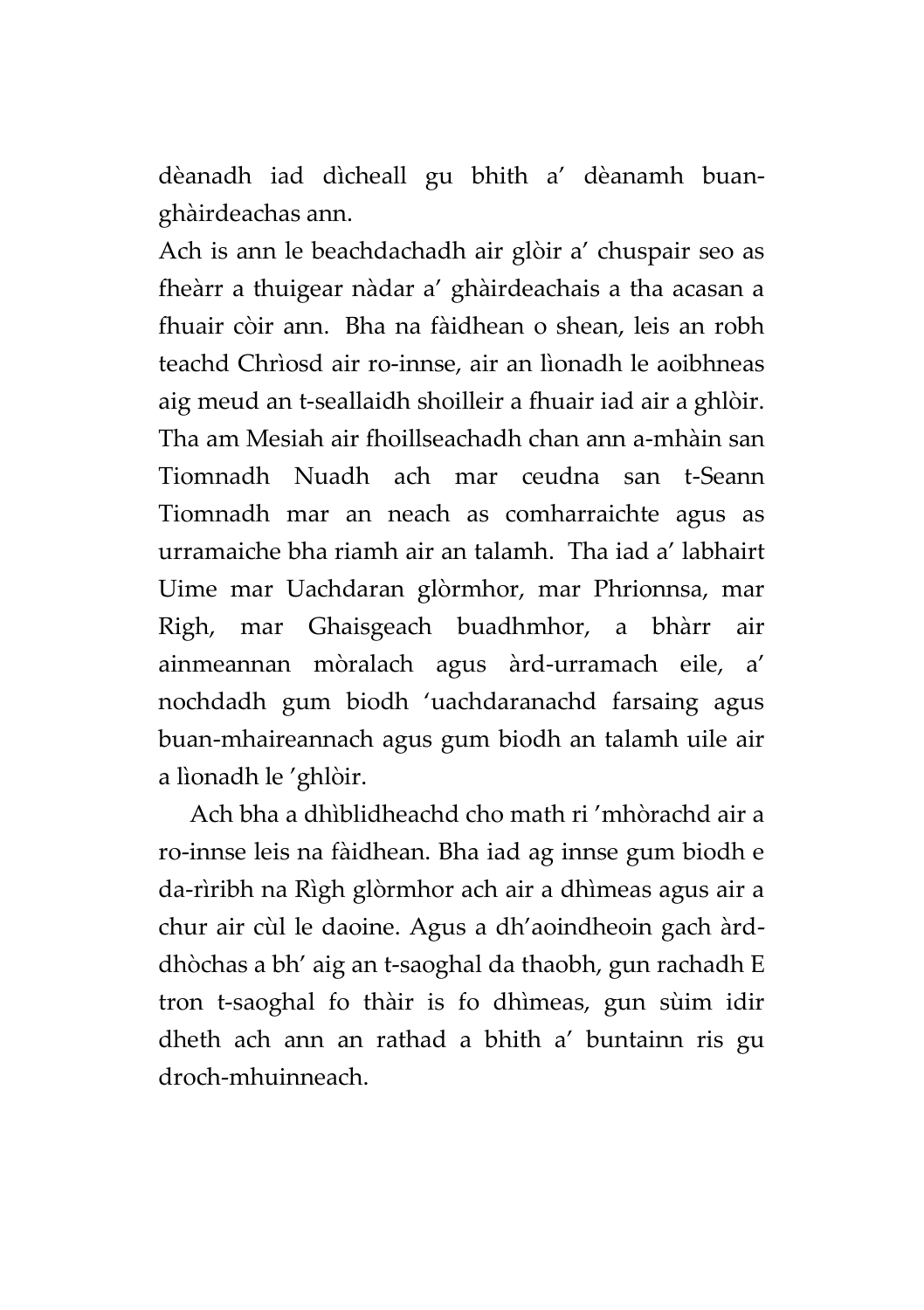Mu àm a theachd, bha na h-Iùdhaich ann an àrddhòchas ris mar ghaisgeach buadhach a bha gu Israel a shaoradh mar chinneach. Agus ma dh'fhaodar eachdraidh a chreidsinn, bha aig an àm cheudna rudeigin de bharail am measg fhineachean eile, gun robh Prionnsa gun choimeas ann an glòir ri èirigh suas anns an àird-an-ear – agus gu h-àraidh ann an Iudèa – a bha gu rìoghachd uil-fharsaing agus chumhachdach a chur suas. Ach bha an cridheachan dìomhain, cosmhail ri cridheachan a' mhòr-shluaigh anns gach linn, air mhisg le mhòr-mheas air greadhnachas talmhaidh, agus b' i sin a-mhàin a' mhòralachd dan robh tlachd no breithneachadh aca. Mar sin, rinn iad dealbh-inntinn dhethsan a b' e "miann nan uile chinneach" – ach dealbh a bha gu buileach neo-choltach ris.

Feumaidh Rìgh dam bi àrd-mheas aig an t-saoghal a bhith ann an seilbh air mòr-chumhachd, air armailtean lìonmhor, crùn agus slat-riaghlaidh òir, rìgh-chathair stàiteil, lùchairtean àrd-inbheach, mòr-shaoibhreas agus air mòran dhreuchdan onarach, agus de dheagh-ghean rim buileachadh.

Ach cha b' ann mar suid a thàinig E. An àite crùn, crùn-sgithich; an àite slàt rìoghail chaidh cuilc a chur le fanaid na làimh; an àite rìgh-chathair, crann-ceusaidh. An àite lùchairtean, cha robh àit' aige anns an leagadh E a cheann; an àite chuirmean greadhneach do mhuinntir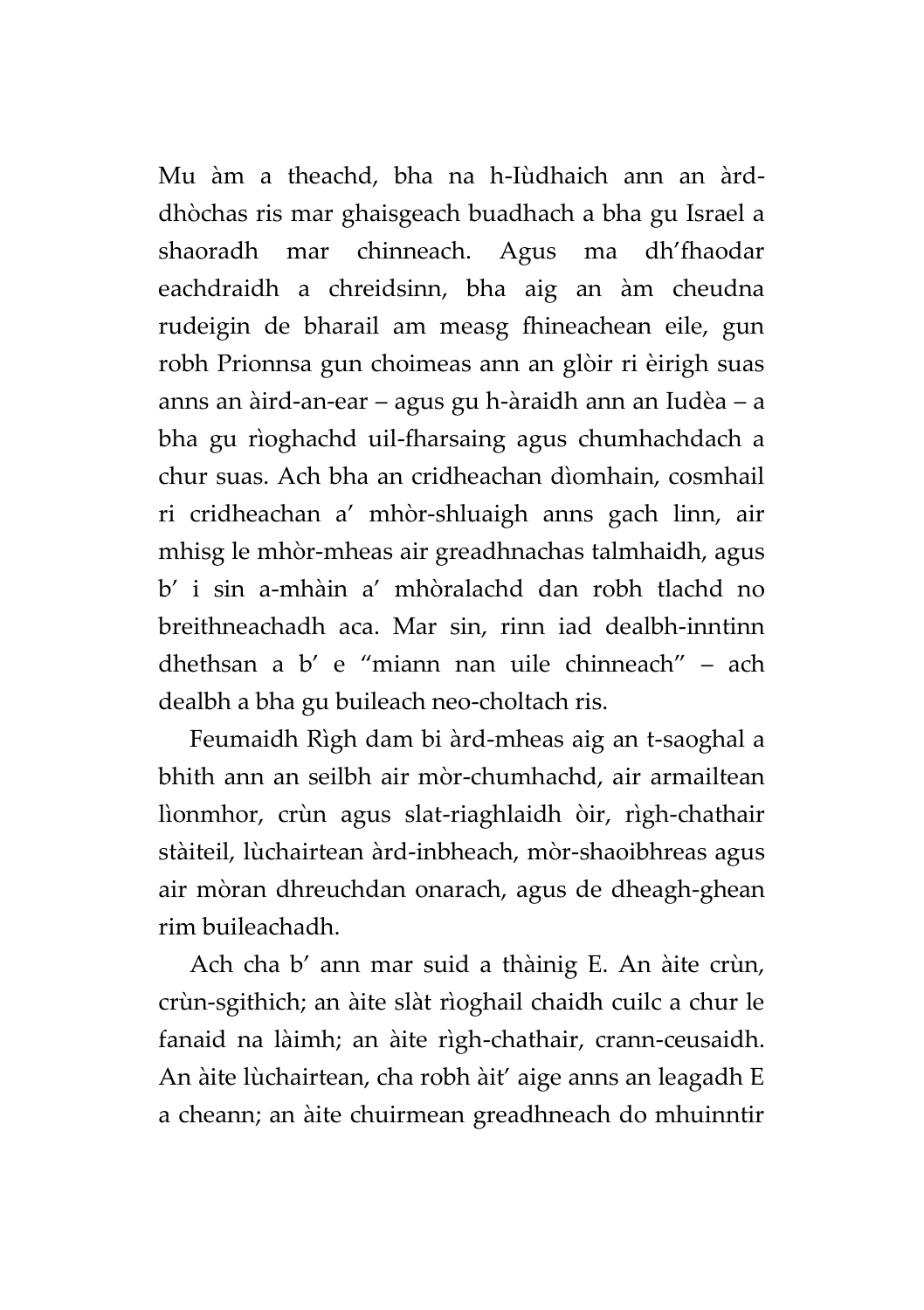eile, bu tric a bha E fèin acrach agus ìotmhor; an àite luchd-frithealaidh àrd-inbheach, buidheann a dh'iasgairean bochda; an àite mòr-shaoibhreas gu a sgapadh air muinntir eile, cha robh aige na phàigheadh a chìs gun mìorbhail oibreachadh. Agus cha robh dreuchd no onar a b' fheàrr aige ri bhuileachadh air a chàirdean na gun togadh iad an crann-ceusaidh ann a bhith ga leantainn. Anns gach nì bha 'shuidheachadh uile-gu-lèir calg-dhìreach eu-cosmhail ri mòrachd shaoghalta o 'bhreth gu 'bhàs. Prasach an àite creathail aig a bhreith, gun àite san leagadh E a cheann mar bu trice rè a bheatha, no uaigh a bhuineadh dha fèin aig a bhàs.

Is e an sealladh seo air irioslachadh Chrìosd a ghluaiseas an t-as-chreidmheach gu bhith a' feòrach le frionas gearanach, "Càit a bheil a' ghlòir ud uile a tha cho ionmholta?"

## **Litrichean Alasdair Gair**

*Tha e gu math coltach, a-rithist, gur ann a dh'ionnsaigh Eòsaiph MhicAoidh a chaidh an litir seo a sgrìobhadh.*

*A charaid chòir,*

Thuirt Solamh gun dèan "an dòchas anns an cuirear moille an cridhe tinn; ach is craobh-beatha am miann nuair a thig e." Gu deimhinne, on a dhealaich sinn ri chèile ann an seo, tha mi air a bhith air uairean air mo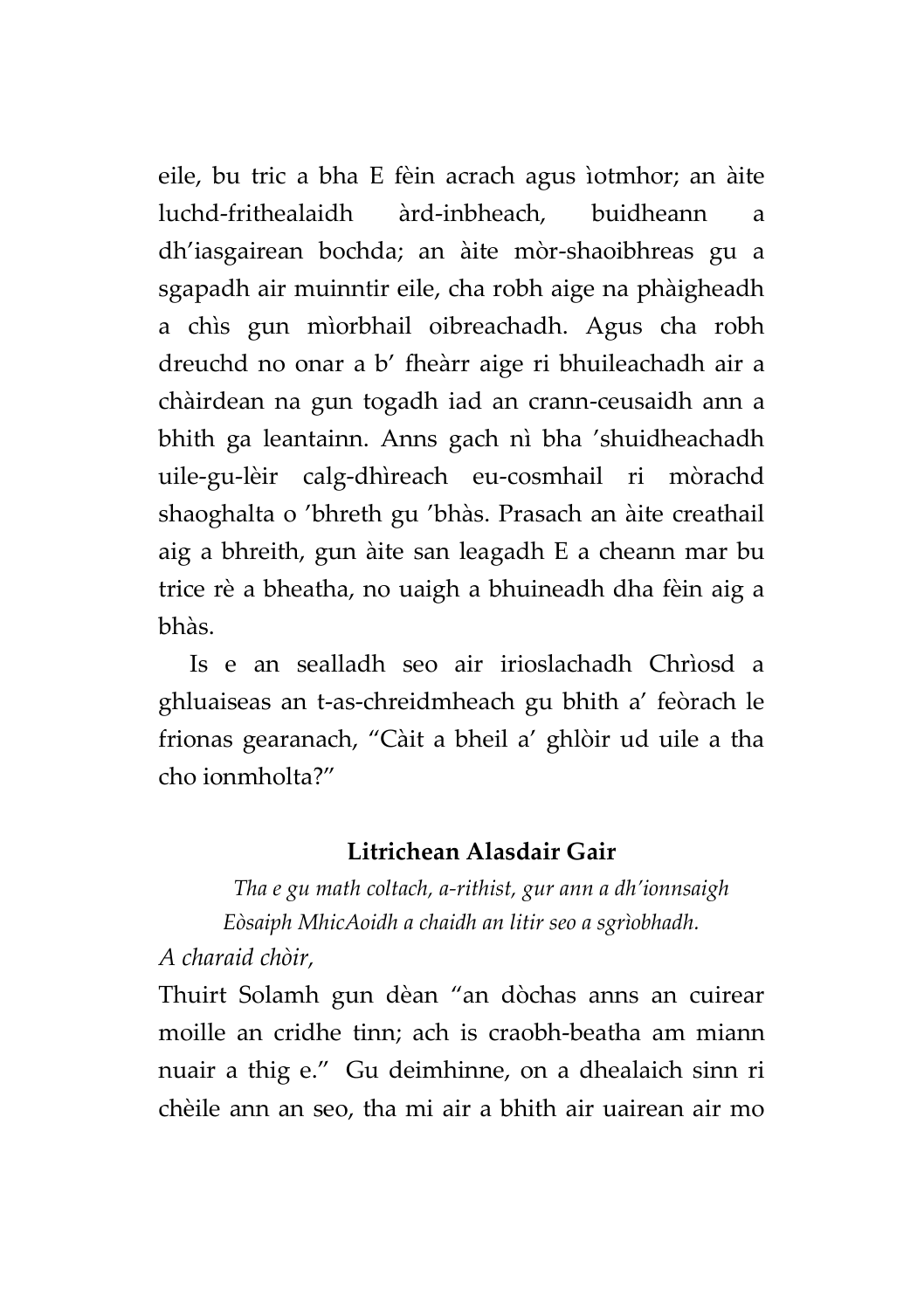chuingealachadh cho mòr na mo smuaintean 's nach b' urrainn dhomh bruidhinn a dhèanamh mar a bu chòir air sgàth mo spiorad a bhith fo dhorchadas, agus e fo uallach an leann-duibh.

Eagal agus iomagain air an taobh a-muigh agus astaigh, agus Laban air a chùlaibh le ghlaodh, "Carson a ghoid thu mo dhiathan… agus gun tug thu leat mo nigheanan?" Laban air deireadh airson a thoirt air ais a chum seirbheis a dhèanamh dha – agus Esau air thoiseach le mòran dhaoine armaichte a chum bacadh a chur air on a bhith a' sealbhachadh gealladh tìr Chanàain. Tha Iàcob bochd gu dearbh air a chur an sàs eatarra.

Ma chuireas iad Iòsaph a-mach à Meaghrath, leig air falbh e, agus abair ris an olc nach tèid cùisean leis mura trèig e a pheacaidhean a dh'ionnsaigh Breitheamh sìol Adhaimh; agus abair ris an fhìrean gun soirbhich leissan nuair a bhios am pàillean-talmhaidh air a sgaoileadh às a chèile, agus 'uallaichean-osnaich mar thoradh air truaillidheachd na chrìdh' 's na bheatha air an toirt bhuaithe; an lùib gach latha osna agus gul anns an fhàsach chlaoidhte a tha 'n seo. A thaobh thusa a bhith air do thoirt a-mach à Meaghrath, na bi gun mhisneachd – chì thu ann an Deuteronomi, "Chuairtich sibh an sliabh seo fada gu leòr." Gabh ris a sin – thuirt Maighstir Lachlainn mu ùrnaigh an duine bhochd gu bheil